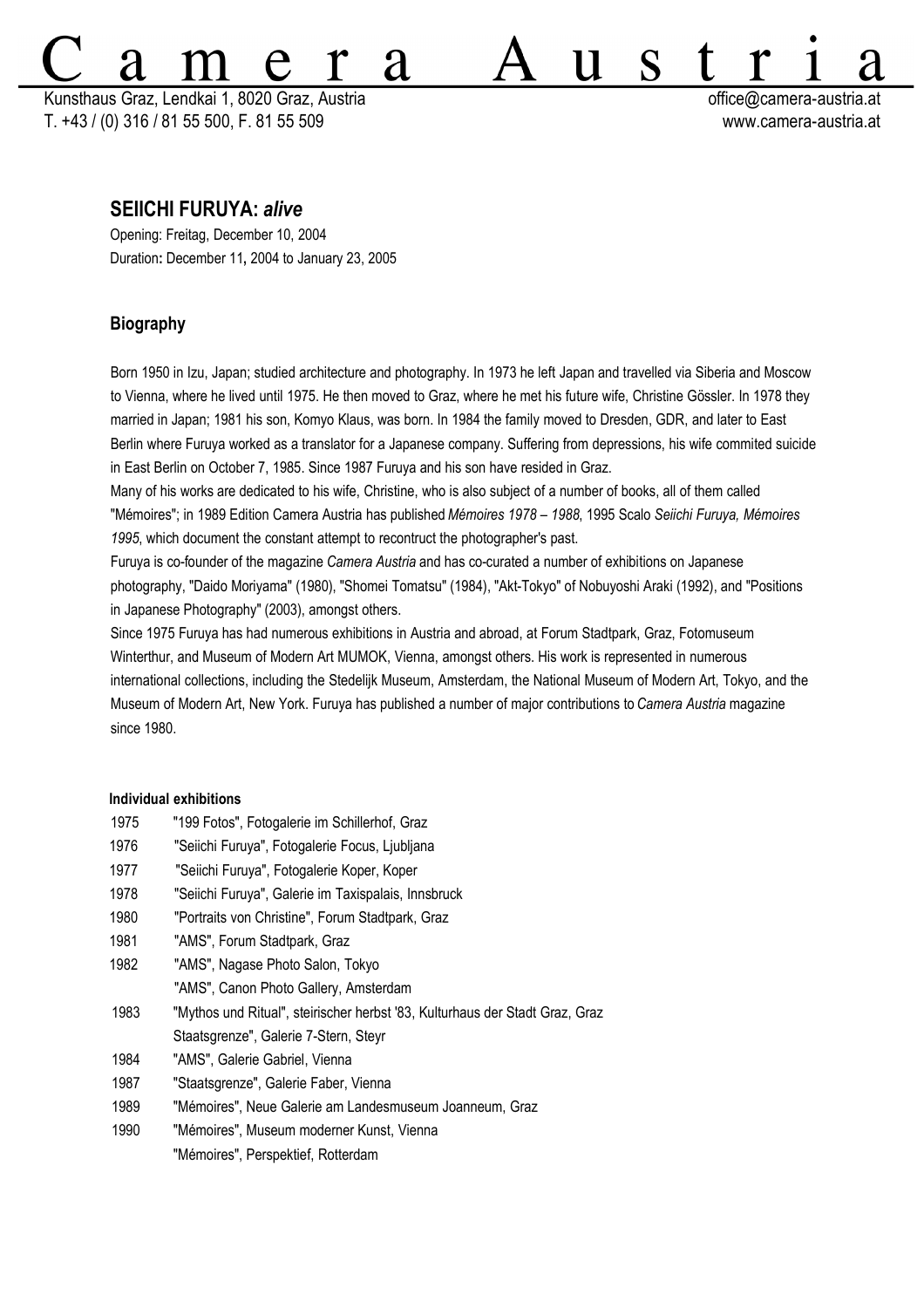| 1991 | Staatsgrenze", The Brno House of Arts, Brno                                    |
|------|--------------------------------------------------------------------------------|
|      | "Mémoires", Parco Gallery, Tokyo                                               |
|      | "Mémoires", exposure, Tokyo                                                    |
| 1994 | "Zu Hause in Berlin-Ost", Forum Stadtpark, Graz                                |
| 11   | Vertreiben-Flüchten", Zeit-Foto Salon, Tokyo                                   |
|      | "Border/Borderless", Fotohof, Salzburg                                         |
| 1995 | "Mémoires", Fotomuseum Winterthur, Winterthur                                  |
| 1997 | "Christine Furuya-Gößler 1978-1985", Past Rays Gallery, Yokohama               |
|      | "Christine Furuya-Gößler 1978-1985", Gallery Nayuta, Yokohama                  |
|      | "Christine Furuya-Gößler 1978-1985", J.M. Gallery, Tokyo                       |
|      | "Christine Furuya-Gößler 1978-1985", Ebisu Studio Gallery, Tokyo               |
|      | "Christine Furuya-Gößler 1978-1985", EGG Gallery, Tokyo                        |
|      | "Christine Furuya-Gößler 1978-1985", Shinjuku Nikon Salon, Tokyo               |
|      | "Christine Furuya-Gößler 1978-1985", Verso Photo Gallery, Tokyo                |
|      | "Christine Furuya-Gößler 1978-1985", Taka Ishii Gallery, Tokyo                 |
|      | "Christine Furuya-Gößler 1978-1985", Works. H, Yokohama                        |
|      | "Mémoires", Robert Miller Gallery, New York                                    |
| 1998 | "Mémoires", Museum für Photographie, Braunschweig                              |
|      | "Christine Furuya-Gößler 1978-1985", Nikon Salon, Osaka                        |
| 2000 | "Portrait", Rencontres Internationales de la Photographie, St. Trophime, Arles |
|      | "Berlin-Ost 1985-1987", La Camera, Tokyo                                       |
|      | "Portriat", SCALO Gallery, Zürich.                                             |
| 2001 | "Last Trip to Venice", Shinjuku Nikon Salon, Tokyo.                            |
|      | "Portrait", Camera Austria, Graz                                               |
|      | "Last Trip to Venice", Shinjuku Nikon Salon, Tokyo.                            |
|      | "Seiichi Furuya", Past Rays Gallery, Yokohama                                  |
|      | "Portrait", Cankarjev dom, Ljubljana                                           |
|      | "Christine", SCALO Gallery, New York.                                          |
| 2002 | "Last Trip to Venice", Shinjuku Nikon Salon, Tokyo.                            |
|      | "Last Trip to Venice", Osaka Nikon Salon, Osaka.                               |
| 2003 | "Seiichi Furuya", SCALO Gallery, Zurich.                                       |
| 2004 | "Seiichi Furuya", Albertina, Vienna                                            |
|      | <b>Group exhibitions</b>                                                       |
| 1979 | "5 Jahre Fotogalerie im Forum Stadtpark", Graz                                 |

- 1980 "Europäische Fotografie, Teil I: Steiermark", steirischer herbst '80, Forum Stadtpark, Graz
- 1981 "Erweiterte Fotografie", Wiener Secession, Vienna
- "Neue Fotografie aus Österreich", Forum Stadtpark, Graz
- 1982 "Lichtbildnisse", Rheinisches Landesmuseum, Bonn "Neue Fotografie aus Österreich", Galerie Annasäule, Innsbruck
- 1983 "Portraits", Fotogaleria Forum, Tarragona "Geschichte der Fotografie in Österreich", Museum des 20. Jahrhunderts, Vienna
- 1984 "Neue Fotografie aus Wien", Galerie Gabriel, Vienna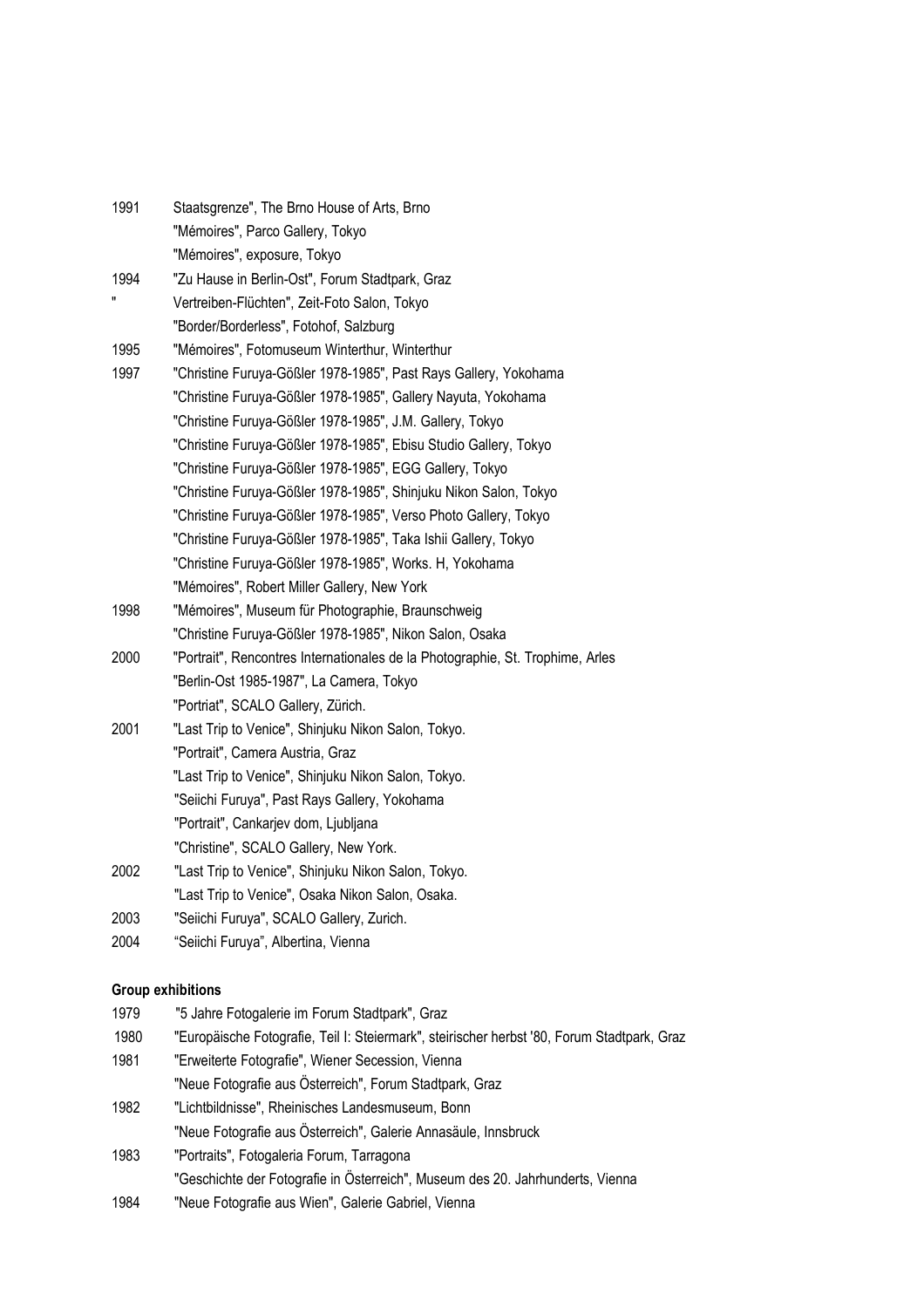| 1985 | "Six Austrian Photographers", Beyond The Sound of Music, Arbitrage Gallery, New York                             |
|------|------------------------------------------------------------------------------------------------------------------|
| 1988 | "Questioning Europe", Fotografie Biennale Rotterdam I, Rotterdam                                                 |
|      | "Die Rache der Erinnerung", steirischer herbst '88, Forum Stadtpark, Graz                                        |
| 1989 | "Zwischen Himmel und Erde", Stadtmuseum, Graz                                                                    |
|      | "Stadtpark eins", Villette in Cham, Zug                                                                          |
| 1990 | "Zeichen im Fluss", Museum des 20. Jahrhunderts, Vienna                                                          |
|      | "Oppositions", Fotografie Biennale Rotterdam II, Rotterdam                                                       |
| 1991 | "Peripherie", Haus der Architektur, Graz                                                                         |
| 1992 | "Zeitgenössische Photographie aus der Sammlung des Museums moderner Kunst in Wien", Slowakische Nationalgalerie, |
|      | <b>Bratislava</b>                                                                                                |
|      | "Stadtpark eins", Le mois de la photo, Institut Autrichien, Paris                                                |
| 1993 | "Border/Borderless", Tokyo Metropolitan Museum of Photography, Tokyo                                             |
|      | "Krieg", 1. Österreichische Triennale zur Fotografie, Neue Galerie am Landesmuseum Joanneum and Forum Stadtpark, |
| Graz |                                                                                                                  |
| 1994 | "Zu Hause in Berlin-Ost", Galeria Mesta Bratislavy, Bratislava                                                   |
|      | "Vertreiben-Flüchten", Nederlands Foto Instituut, Rotterdam                                                      |
|      | "Fisch & Fleisch", Kunst Halle Krems, Krems                                                                      |
| 1995 | "Antagonismes", Musée de l'Elyseé, Lausanne                                                                      |
|      | "Antagonismes", Centre national de la Photographie, Paris                                                        |
|      | "New Japanese Photography", Civic Art Gallery, Yokohama                                                          |
|      | "Konzept", Art Pavilion, Zagreb                                                                                  |
| 1997 | "Die Kunst der Banalen", Stadtmuseum, Graz                                                                       |
|      | "Chimaera", Staatliche Galerie Moritzburg, Halle                                                                 |
|      | "The Artist & An Urban Environment", Art Gallery Slovenj Gradec                                                  |
| 1998 | "Photographic Diaries", Art Pavilion, Zagreb                                                                     |
|      | "Love's Body", Tokyo Metropolitan Museum of Photography, Tokyo                                                   |
| 1999 | "Love's Body", Suntory Museum, Osaka                                                                             |
| 2000 | "The Model Wife", Museum of Photographic Arts, San Diego                                                         |
|      | "Open Ends", Museum of Modern Art, New York                                                                      |
| 2001 | "Enduring Love", Klemens Gasser & Tanja Grunert, New York                                                        |
|      | "The Model Wife", The Art Institute of Chicago                                                                   |
|      | "The Model Wife", The Cleveland Museum of Art                                                                    |
|      | "Biennale d'Art Contemporain", Lyon                                                                              |
|      | "Unique sign - Unique location", Künstlerhaus, Graz                                                              |
| 2002 | "PERSONAL-POLITICAL", NUMETNOSTNA GALERIJA MARIBOR, Maribor/ Gallery of Contemporary Art Celje, Celje.           |
| 2003 | "COLD PLAY", Fotomuseum Winterthur, Winterthur                                                                   |
| 2004 | "Commonscapes", The Museum of Art, Miyagi, Japan                                                                 |
|      | "Sagamihara Awards", Sagamihara Civic Gallery, Sagamihara, Japan                                                 |
|      | "COLD PLAY", Paris Photo, Paris                                                                                  |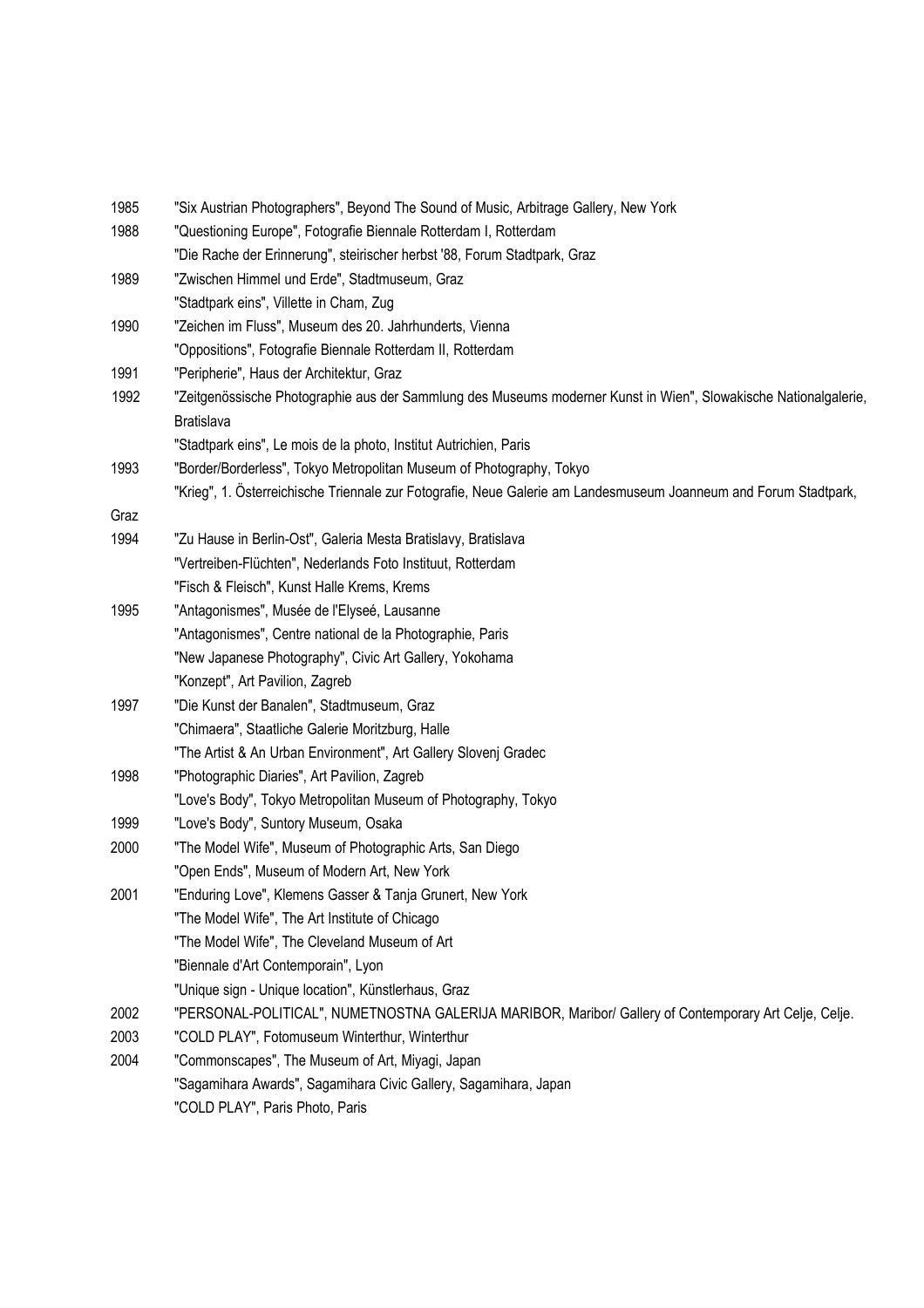#### **Monographic publications**

*AMS*, with a text by Klaus Honnef, Edition Camera Austria, Graz 1981 *Mémoires*, with texts by Monika Faber, Werner Fenz, Christine Frisinghelli and Wilfried Skreiner, Edition Camera Austria /Neue Galerie am Landesmuseum Joanneum, Graz 1989 *Mémoires 1995*, with texts by Urs Stahel and Toshiharu Ito, SCALO, Zurich-Berlin-New York 1995 *Christine Furuya-Gössler, Memoires, 1978-1985*, with a text by Seiichi Furuya, Korinsha Press, Kyoto 1997 *Portrait*, with a text by Monika Faber, Edition Fotohof, Salzburg 2000 *Last Trip to Venice*, with a text by Seiichi Furuya, Eigenverlag 2002 *alive*, with a text by Monika Faber, SCALO, Zürich-Berlin-New York 2004

#### **Contributions to** *Camera Austria International*

"Portraits von Christine", text: Peter Turner (no. 1/1980, Cover) "Staatsgrenze", in: "Neue Fotografie aus Österreich", text: Rüdiger Wischenbart (no. 6/1981) "AMS", text: Peter Weiermair (no. 9/1983) "Über/Lebens/Energie" (no. 28/1988, Cover) "The Journey", in: "The Revenge of Recollection", text: Christine Frisinghelli (no. 29/1989) "Mémoires" 1978-1988, text by Christine Frisinghelli (no. 31/1990) "Expulsion-Flight", text: Christine Frisinghelli (no. 50/1995) "Mémoires", text: Frits Gierstberg (no. 55/1996)

### **Awards/Fellowships**

- *1989 Kodak Book Award für "Mémoires", Deuschland*
- *1990 Shashin no Kai Award, Japan*
- *1992 Higashikawa Newcomer's Award, Japan*
- *1993 Camera Austria Preis für zeitgenössische Fotografie, Austria*
- *1995 Auslandstipendien des Bundeskanzleramtes in Paris*
- *1996 Staatsstipendium für Küstlerische Photographie, Austria*
- *2000 Rupertinum Preis, Austria*
- *2002 Ina Nobuo Award, Japan*
- *2004 Würdigungspreis für Künstlerische Photographie des Bundeskanzleramtes, Austria*
- *2004 Sagamihara Award, Japan*

### *Collections*

*Baltimore Museum of Art, Baltimore, Maryland*

- *Bundeskanzleramt, Vienna*
- *Deutsches Historisches Museum, Berlin*
- *Fotomuseum, Winterthur*
- *Graphische Sammlung Albertina, Vienna*
- *Higashikawa City, Higashikawa*
- *Kulturamt der Stadt Graz, Graz*
- *Metropolitan Museum of Art, New York*
- *Museum moderner Kunst Stiftung Ludwig Wien, Wienna*
- *Museum of Modern Art, New York*